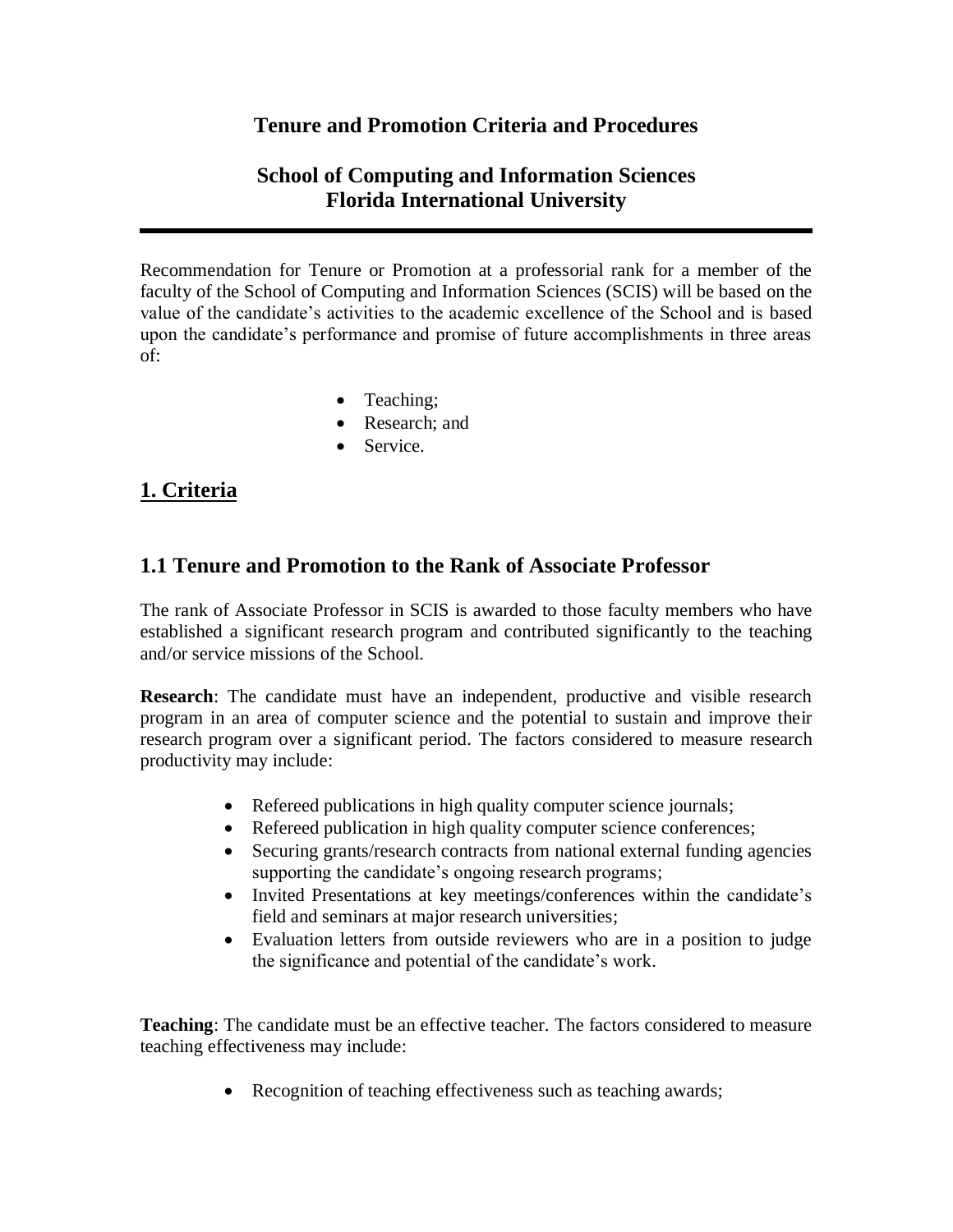- Supervision of individual student projects such as graduate/undergraduate independent studies;
- Course outlines, syllabi and online material demonstrating the organization of courses;
- Development of new courses;
- Student opinion surveys;
- Unsolicited letters from students.

**Service:** While SCIS expects the candidates to focus their activities on research and teaching, they are also expected to contribute to their profession and to the collegial governance of the school, college and the university. The factors considered to measure research contributions may include:

- Reviewing professional publications;
- Membership in the Program Committees of major computer science conferences;
- Reviewing funding applications;
- Serving in and/or chairing School/College/University committees.

## **1.2 Promotion to the Rank of Professor**

**Research**: The candidate must have a demonstrated record of research well beyond and above the level expected for promotion to Associate Professor. In addition to demonstrating consistent productivity (as outlined in the research section for Associate Professor), the applicants shall demonstrate a significant and sustained standing in the national/international community of their peers. The factors considered to measure research productivity may include:

- Sustained record in obtaining significant research funding as senior Principal Investigator;
- Supervising and supporting a large number of Ph.D. students;
- Mentoring junior tenure track faculty members;
- Evaluation letters from outside reviewers who will comment on the significance of the candidate's work and standing within the research community.

**Teaching**: The candidate must be an effective teacher. The factors considered to measure teaching effectiveness for promotion at the rank of Professor are the same as those for the rank of Associate Professor

**Service:** The applicant is expected to have a consistent and significant record of leadership in service to the university and/or within his/her professional community at the national/international level. Evidence of service in each year since the last promotion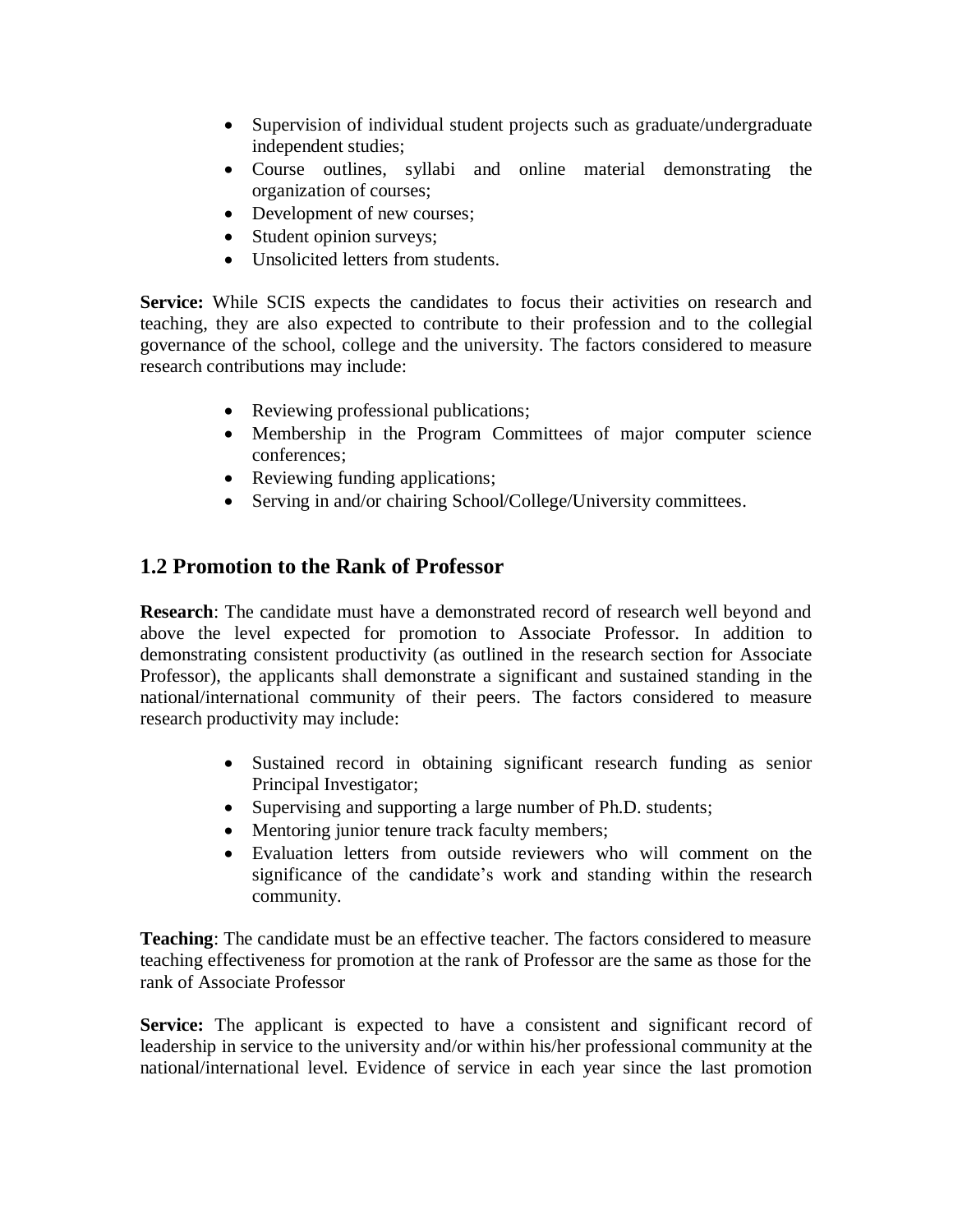must be demonstrated. The factors considered to measure service effectiveness may include:

- Editorship of major publications in computer science;
- Membership in editorial boards of major computer science publications
- Participating in US government grant review panels;
- Program Committee and/or Conference Chairmanship of major computer science conferences;
- Leading roles in professional organizations;
- Leading roles at school/college/university levels;
- Significant administrative positions within the university.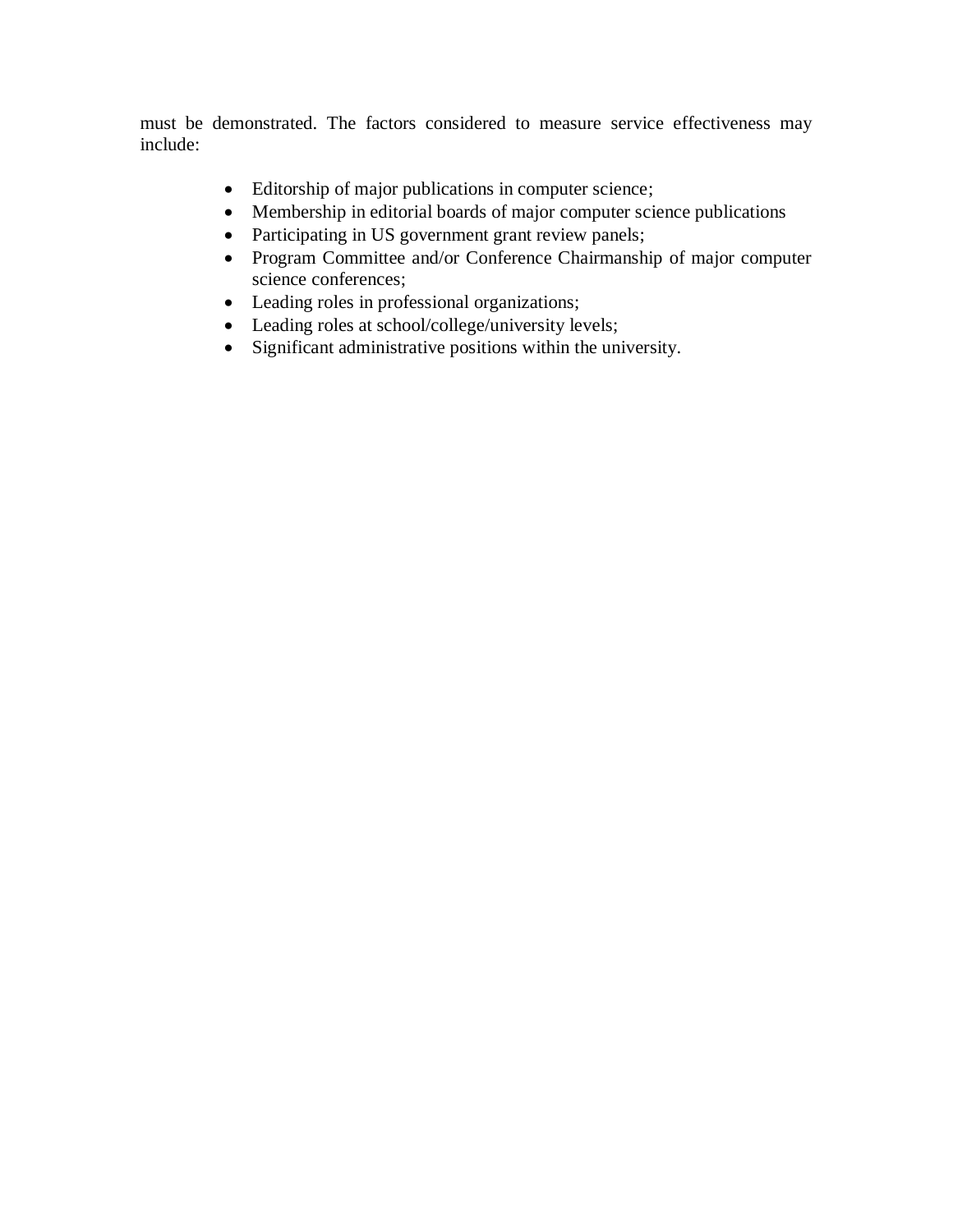# **2. Human Resources Committee Procedures**

## 2.1. Introduction

The Human Resources Committee of and for SCIS (here referred to as the HRC) is charged with assisting and evaluating those faculty members applying for promotion or tenure. In performing this task, members of the HRC will have access to the personnel files of all these candidates.

## 2.2. Conflict of Interest

To avoid any possible conflict of interest, any member of the Committee who is a potential candidate for promotion will withdraw from the Committee for the entire promotion process; similarly, any candidate for tenure will withdraw from the Committee for the entire tenure evaluation process. Any such withdrawals will be replaced by the first eligible alternate, or, if no eligible alternate remains, a replacement will be chosen in a supplemental election.

#### 2.3. Time Schedule

Each year, prior to the beginning of the Fall semester, the Committee will establish and announce a time schedule for all steps in the tenure and promotion process.

#### 2.4. The Tenure Process

#### 2.4.1 Initiation of the Process

In accordance with the University Tenure and Promotion Guidelines, at the beginning of Spring semester proceeding the academic year in which candidates will stand for tenure, the Director of the School will provide the HRC with a list of all faculty who must be evaluated for tenure. The HRC chairperson will then notify the candidates that they should initiate the preparation of their tenure application files. The Committee will evaluate each candidate's application. This evaluation may include interviews with the candidate and other faculty members. Evaluation letters from outside sources may be requested. The Committee will then prepare an oral recommendation, which it will present to the candidate. This recommendation shall not be recorded as it is merely advisory to the candidate.

Should the candidate decide to pursue his or her application, the Committee shall assist the candidate in completing the tenure application file. In performing this task, the Committee must request letters of recommendation from sources outside the University.

After the Committee's oral recommendation, if the application is not withdrawn, the candidate will supply the Committee with a list of suggested outside references and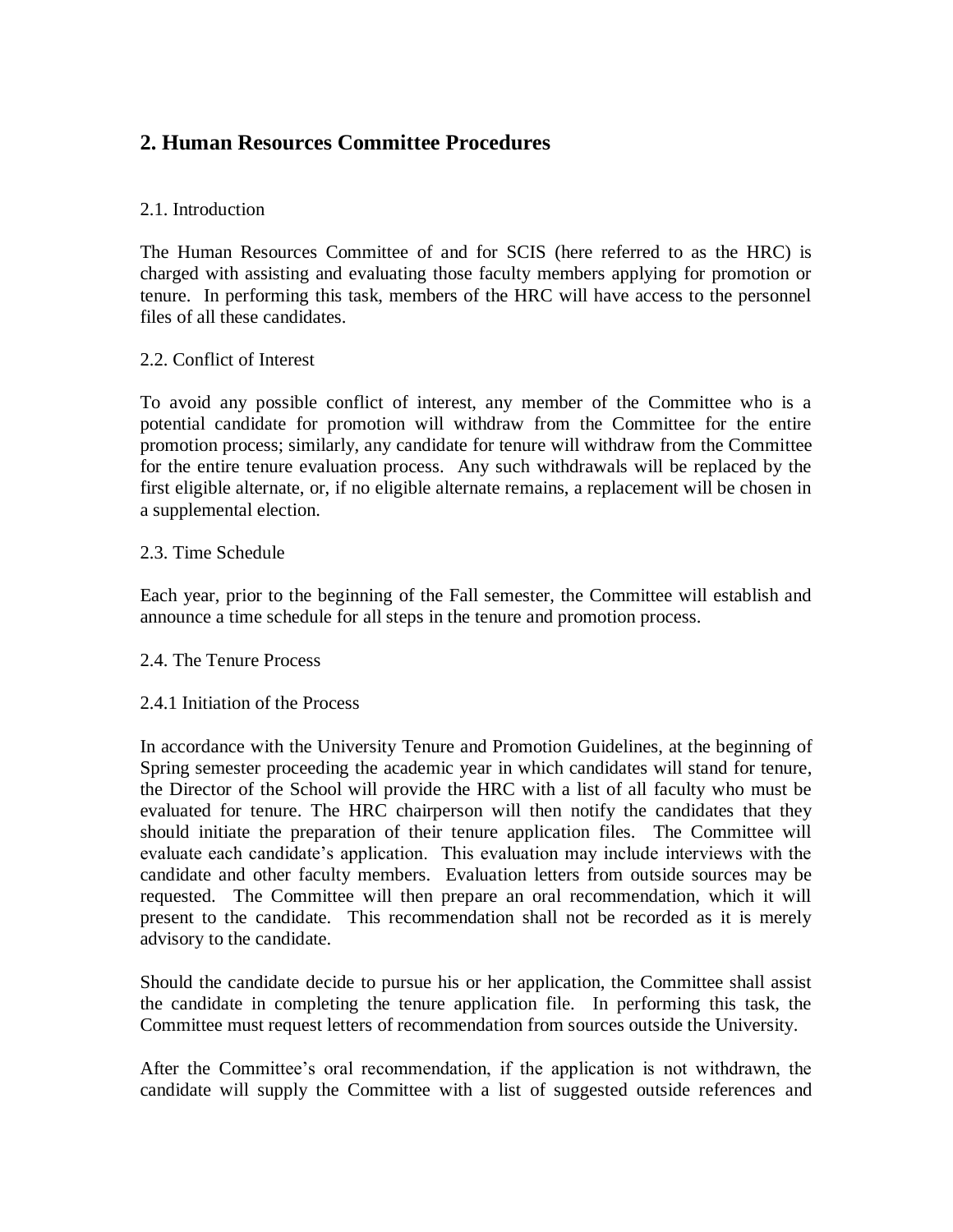excluded references with brief explanations (i.e., who the individuals are, what credentials they have) in accordance with the University's Tenure and Promotion Guidelines.

The Committee shall request letters from references in accordance with the College of Engineering guidelines. It is the responsibility of the candidate to ensure that all references meet guidelines established by the University and the College.

## 2.4.2 Faculty Evaluation

The Committee shall schedule a special meeting of the faculty to review all tenure applications. The Committee shall endeavor to notify out of town faculty members by telephone or electronic mail. Each candidate's file will be made available to the faculty of the School at least one week prior to the date of the meeting. The HRC will conduct this meeting, but will not make any recommendations as a committee. For each candidate, the Committee will summarize the candidate's credentials. The candidate will then be given an opportunity to respond to or augment the Committee's comments. The faculty, at this time, will be given an opportunity to question the candidate. The candidate will then be requested to withdraw from the assembly, at which time the faculty will discuss the candidate's suitability for tenure.

At the conclusion of the meeting, ballots will be distributed.

#### 2.5. The Promotion Process

#### 2.5.1 Initiation of the Process

Following the same timetable used for tenure applications, the HRC will solicit nominations for promotion from the faculty of the School. Individuals may nominate themselves without prejudice. The names of the nominees and nominators will be confidential.

The HRC will evaluate each application, and will prepare a recommendation for the candidate in the same manner as in the tenure procedure. The Committee will then inform the candidates of the results of their evaluations. Those candidates wishing to withdraw may do so without prejudice. The Committee will then publish to the faculty a list of the (non-withdrawn) candidates, and schedule an evaluation meeting. Candidates' files will be made available to the faculty at this time.

#### 2.5.2 Faculty Evaluation

This procedure will be similar to that used in the tenure process.

## 2.6. Balloting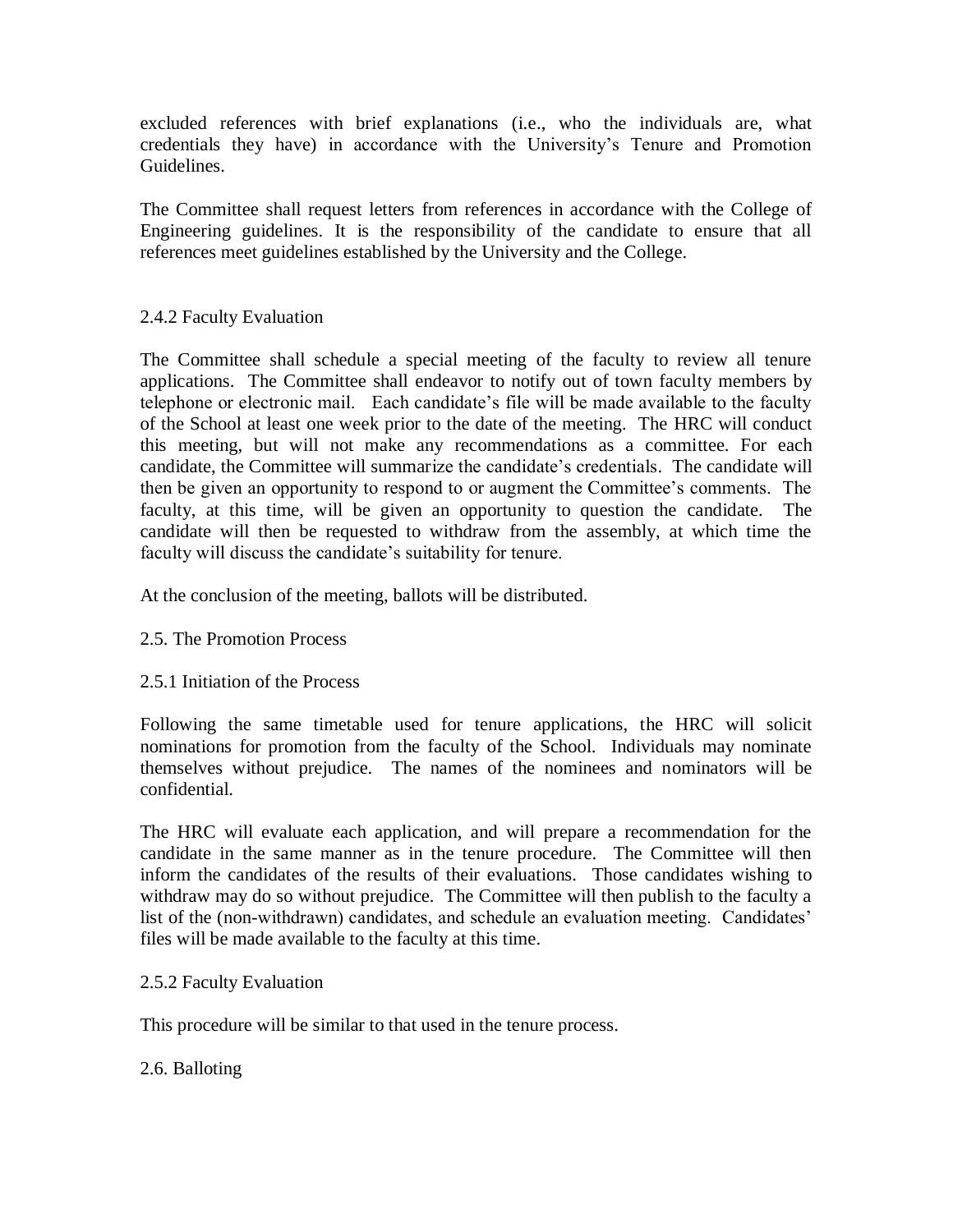All voting will be done by secret written ballot. The ballot will contain three alternatives: voting for, voting against, abstain. The ballots will be distributed to all eligible voting members of SCIS, as defined in the University Tenure and Promotion Guidelines. Any faculty member who does not hold at least a 50% appointment in SCIS shall be ineligible to vote. The HRC will endeavor to contact faculty members who are out of town to solicit their vote. The ballots shall be returned to a staff member of the School (designated by the Committee) within five working days from the date of their distribution. At the conclusion of this interval, the ballots will be seized by the Chairperson of the Committee. All votes not received by this time will be considered invalid. In extraordinary circumstances, exceptions to this time limit can be made with the unanimous approval of the Committee.

The ballots will be counted by the chairperson and at least one other member of the Committee. All ballots will be sealed and retained until action on the promotion or tenure application has been completed, and any subsequent actions have been taken or grievances have been resolved. Candidates will be told the result of the vote. Those so desiring may withdraw, although in the case of tenure, the rules regarding withdrawals will be in force. The results of the voting for candidates not withdrawing will be published.

#### 2.7. The Committee's Letter of Recommendation

The HRC will discuss each candidate informally with members of the School and will prepare a summary of these discussions. The Committee will then write a letter of recommendation, which includes this summary and reflects the vote of the faculty.

#### 2.8. Completion of the Candidate's File

The candidate is responsible for completing his or her application file, but may seek assistance from the HRC and others. This application file will include the Director's letter, the Committee's letter, a summary of the candidate's teaching evaluations, the candidate's curriculum vitae, and any other information deemed relevant by the Committee or by the candidate. The application file and the procedures used in its preparation shall comply with the rules of the University and the appropriate sections of the Collective Bargaining Agreement.

#### 2.9. Final Actions of the Committee

The Committee will forward the completed application files to the Tenure and Promotion Committee of the College of Engineering and Computing.

#### 2.10. Director's voting

The Director of SCIS does not vote as a member of the faculty and makes a separate recommendation.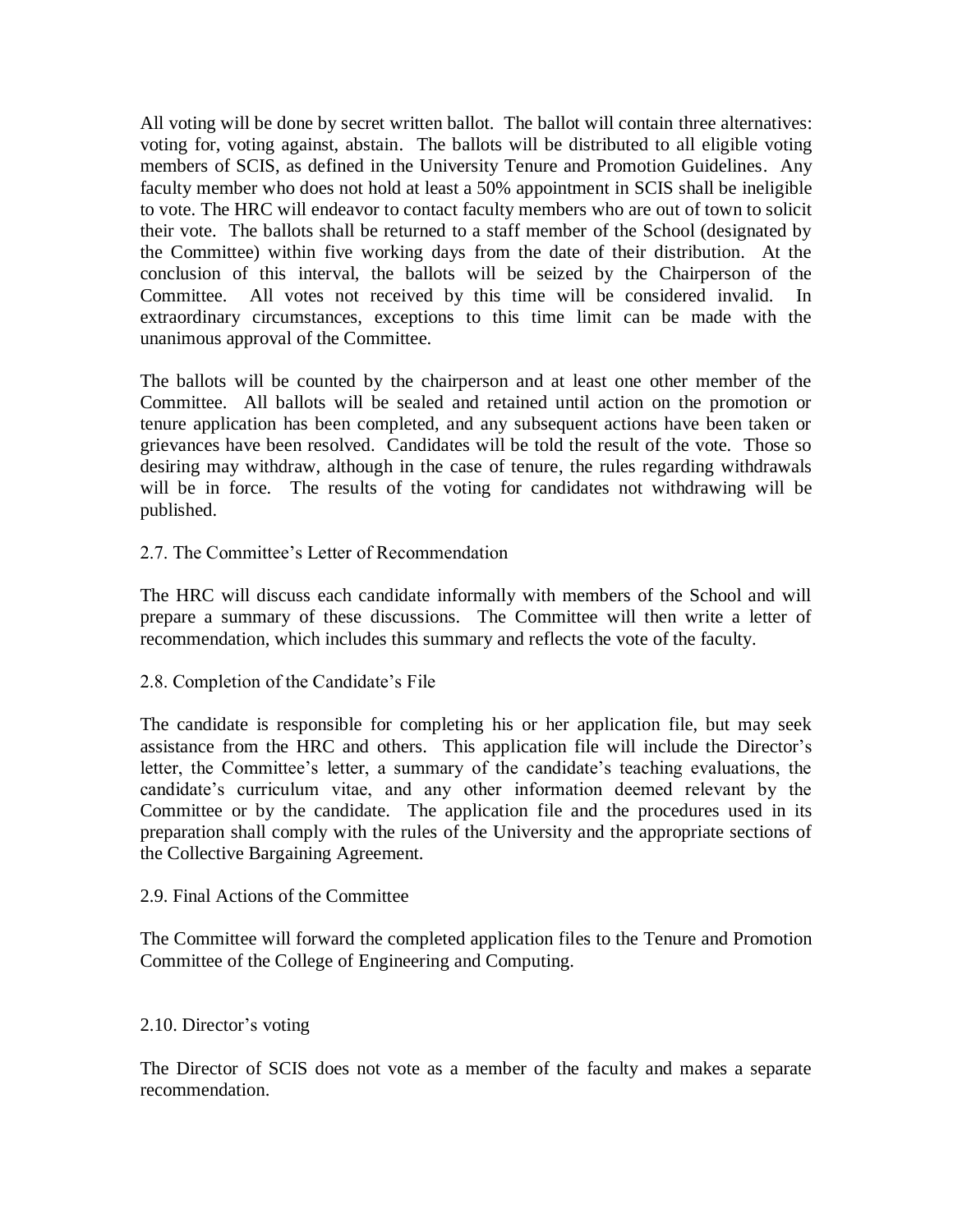# **Appendix A. Sample Ballots.**

## SCHOOL OF COMPUTING AND INFORMATION SCIENCES

[Date]

## FOR TENURE

[Candidates' name]

- [ ] For Tenure
- [ ] Against Tenure
- [ ] Abstain